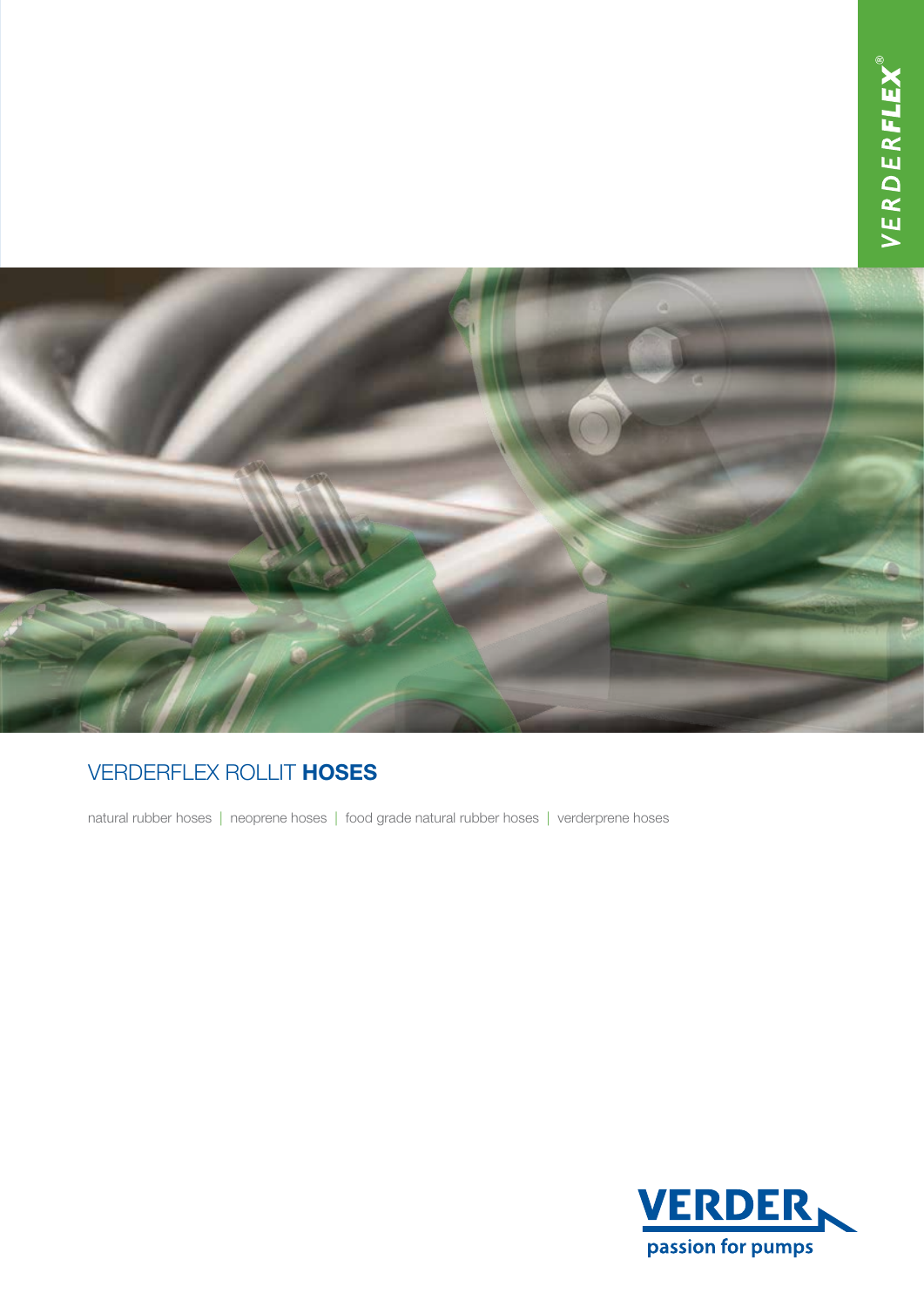

# VERDERFLEX® **ROLLIT**

*The green peristaltic pump*

**Contract Contract Contract Contract Contract Contract Contract Contract Contract Contract Contract Contract Contract Contract Contract Contract Contract Contract Contract Contract Contract Contract Contract Contract Contr** 

## *Verderflex Rollit hoses*

*Verderflex Rollit hoses have been designed specifically for low pressure, dry running roller style peristaltic pumps such as the Verderflex Rollit family. They provide the optimum balance between material costs, power consumption and hose life. Verderflex Rollit hoses are available in 3 styles : low pressure, high pressure and hygienic and in a range of materials.*

### *Hose Styles*

### Low pressure 2 bar hose

2 bar hoses have an extruded profile that locates the hose between the PTFE inserts. Available in Natural Rubber, Neoprene and Food Grade Natural Rubber materials.

*Sizes : 10, 15, 25, 35 & 50mm ID*

#### High pressure 4 bar hose

The higher pressure 4 bar hose can be used in the high pressure Verderflex Rollit pumps and has a simpler round profile.

 *Sizes : 15, 25 & 35mm ID*

### Hygienic 2 bar hose

The Verderprene hygienic hose is rated for a maximum pressure of 2 bar and is made totally from pure Verderprene. Hoses are FDA CFR 21 rated.

*Sizes : 19, 30 & 35mm ID*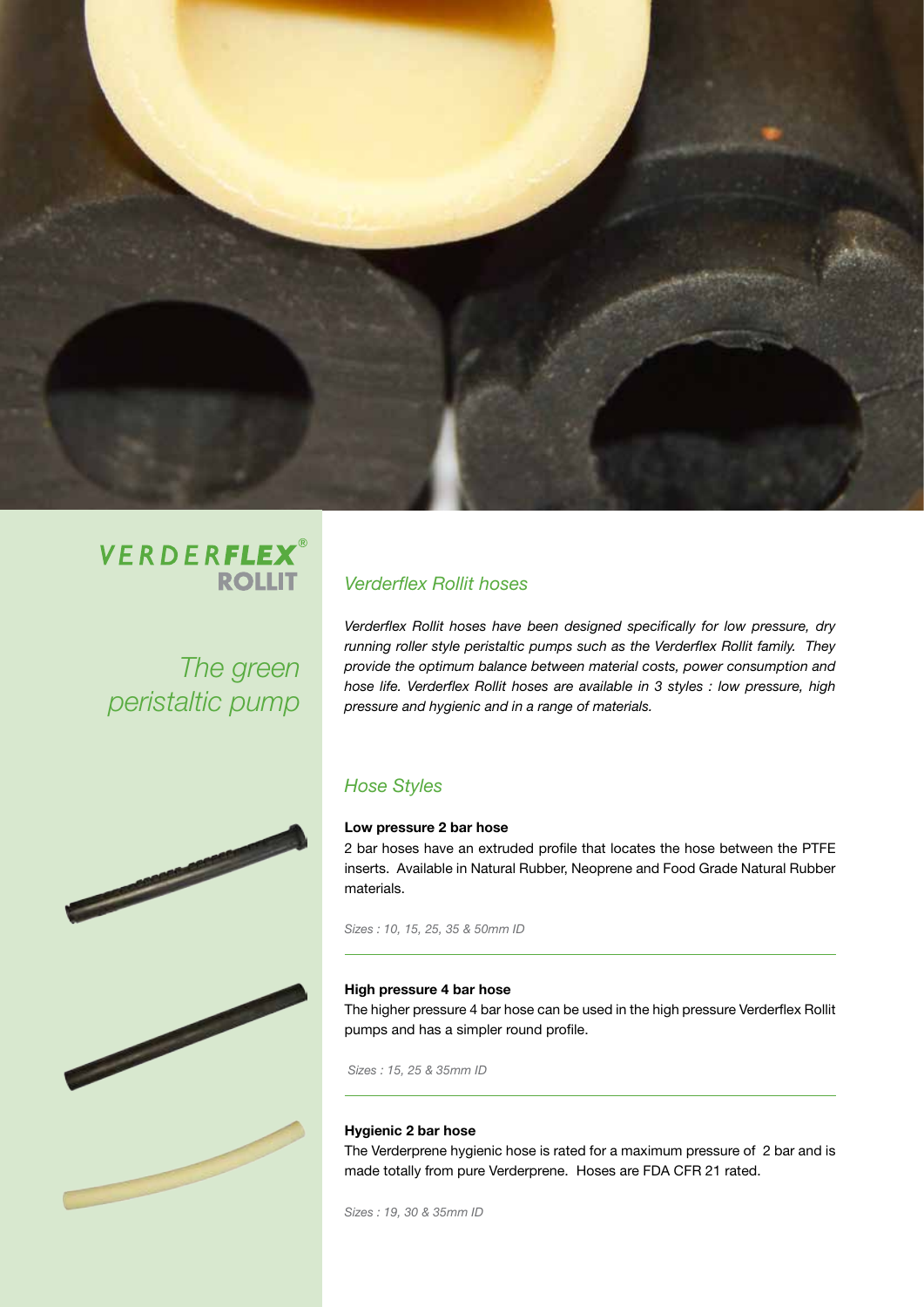### *Hose materials*

### Natural Rubber (NR)

Natural rubber is a highly abrasion resistant, general purpose hose material, ideal for use on slurries and pastes. Available in both low pressure, 2 bar and high pressure, 4 bar hoses.

#### Neoprene (CR)

Neoprene is an alternative hose material useful when pumping more oily liquids. Available in low pressure, 2 bar hoses only.

### Food Grade Natural Rubber (FN)

The Food Grade Natural Rubber hose complies with FDA CFR 21 and is ideal for food and drink applications requiring such certification. Available in low pressure, 2 bar hoses only.

#### Verderprene (VP)

Verderprene hoses are designed specifically for use in the low pressure, 2 bar Verderflex Rollit Hygienic versions pumps. These low particle loss, food grade hoses comply with FDA CFR 21.

### *Hose availability & part numbers*

| Hose ID<br>(mm) | 15 | 114.100004 | 114.100005 | 114.100006 | 114.100056       |
|-----------------|----|------------|------------|------------|------------------|
|                 | 25 | 114.100007 | 114.100008 | 114.100009 | 114.100057       |
|                 | 35 | 114.100010 | 114.100011 | 114.100012 | 114.100058       |
|                 | 50 | 114.100013 | 114.100014 | 114.100015 | $\boldsymbol{X}$ |
|                 |    |            |            |            |                  |
|                 |    |            |            |            |                  |

*Hose Material Name Natural Rubber Neoprene Food Grade Natural Rubber Natural Rubber*

*Code NR CR FN NR Pressure 2 bar 2 bar 2 bar 4 bar*

*10 114.100001 114.100002 114.100003 x*

### *Verderflex Rollit pumps*

*Verderflex Rollit lubricant free peristaltic pumps are energy efficient, low shear solutions for low pressure chemical dosing and transfer applications.* 

*The long life hose can be easily changed in seconds allowing hoses to be swapped as required and dedicated to specific products.* 

*Verderflex Rollit pumps can be supplied in either Single or Twin head low pulsation versions*

*For more information on Verderflex Rollit hoses visit www.verderflex.com or contact us at info@verderflex.com*